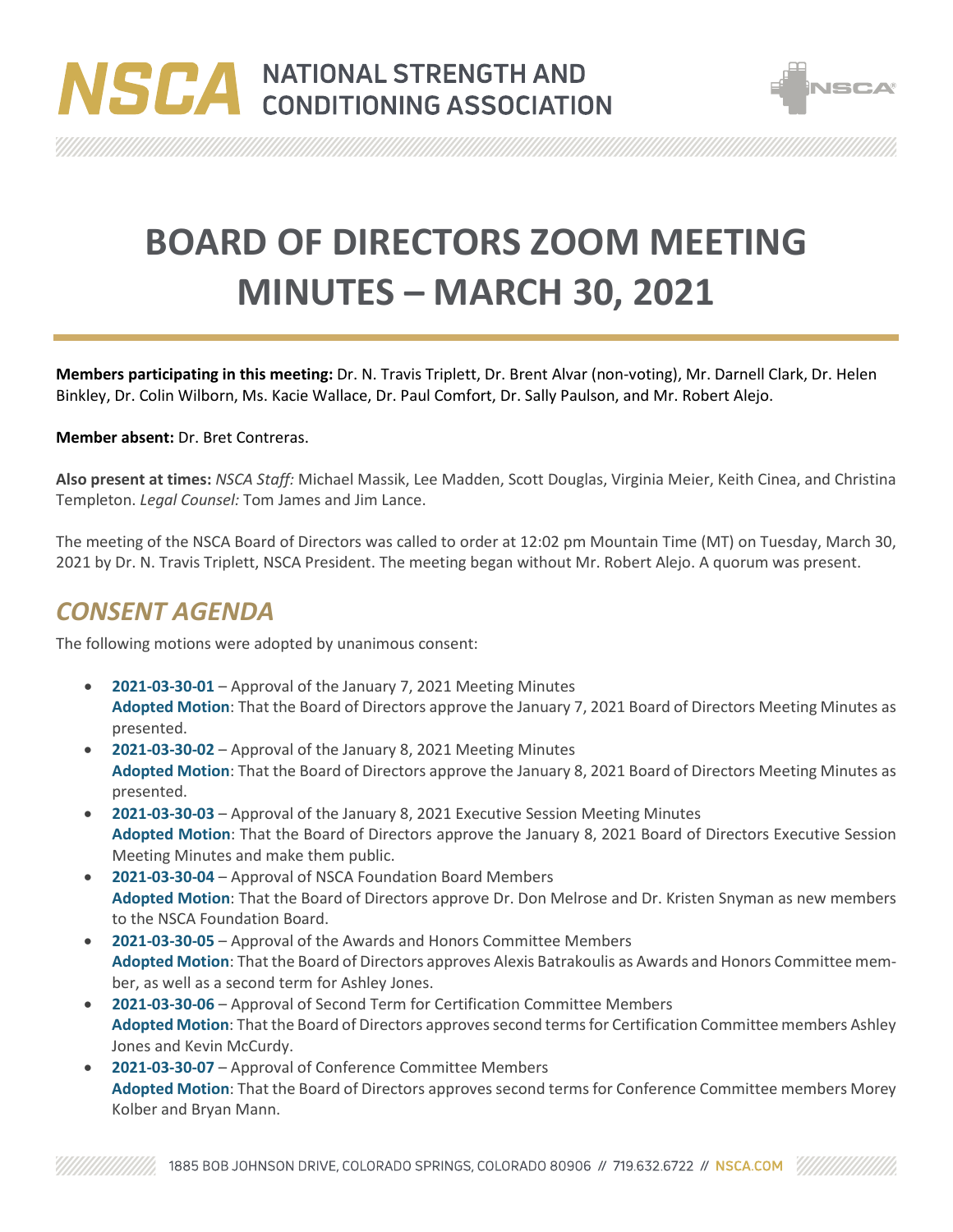- **2021-03-30-08** Approval of Diversity, Equity, and Inclusion Committee Members **Adopted Motion**: That the Board of Directors approves Terique Boyd, Sandra DaRocha, and Jenevieve Roper as Diversity, Equity, and Inclusion Committee members, as well as second terms for Mark Deaton and Monica Taylor.
- **2021-03-30-09** Approval of Education Committee Member **Adopted Motion**: That the Board of Directors approves a second term for Education Committee member Gregory Davis.
- **2021-03-30-10** Approval of Membership Committee Members **Adopted Motion**: That the Board of Directors approves Anthony Mortara and Ben Reuter as Membership Committee members, as well as second terms for William Hanney and James Derek Kingsley.
- **2021-03-30-11** Approval of Women's Committee Members **Adopted Motion**: That the Board of Directors approves second terms for Women's Committee members Catherine King and Sara Terrell.
- **2021-03-30-12** Approval of the SPD Program Handbook **Adopted Motion**: That the Board of Directors approve the revisions to the SPD Program Handbook.
- **2021-03-30-13** Approval of the NSCA's Volunteer Handbook **Adopted Motion**: That the Board of Directors approve the revisions to the NSCA's Volunteer Handbook.
- **2021-03-30-14** Approval of the Revisions to the Membership Committee Duties **Adopted Motion**: That the Board of Directors approve the revisions to the Membership Committee Duties.
- **2021-03-30-15** Approval of the Board Member Affirmation of Confidentiality **Adopted Motion**: That the Board of Directors approve the revisions to the NSCA's Board Member Affirmation of Confidentiality.
- **2021-03-30-16** Maintaining the General Awards Criteria to be in Compliance **Adopted Motion**: That the Board of Directors charge the Awards and Honors Committee to make changes to the General Awards Criteria document based on Board approvals of individual award policies, procedures, criteria sheet, and other changes affecting the document to maintain consistency and provide updates to the Board in their annual report.

Mr. Robert Alejo joined the meeting.

# *REPORTS OF OFFICERS*

#### Treasurer's Report

- The Board of Directors review the 2021-2022 budget.
- **2021-03-30-17** Approval of the 2021-2022 Budget Proposed by: Dr. Helen Binkley Vote: Passed Seconded by: Dr. Sally Paulson **Adopted Motion:** That the Board of Directors approves the 2021-2022 budget as presented.

### *MOTIONS*

• **2021-03-30-18** – Approval of New NSCA Fellows Proposed and amended by: Dr. Colin Wilborn Vote: Passed / Passed Seconded by and amendment seconded by (respectively): Dr. Helen Binkley and Dr. N. Travis Triplett **Adopted Amended Motion:** That the Board of Directors approves Sandor Dorgo, David Fukuda, and Rhodri Lloyd as Fellows of the NSCA.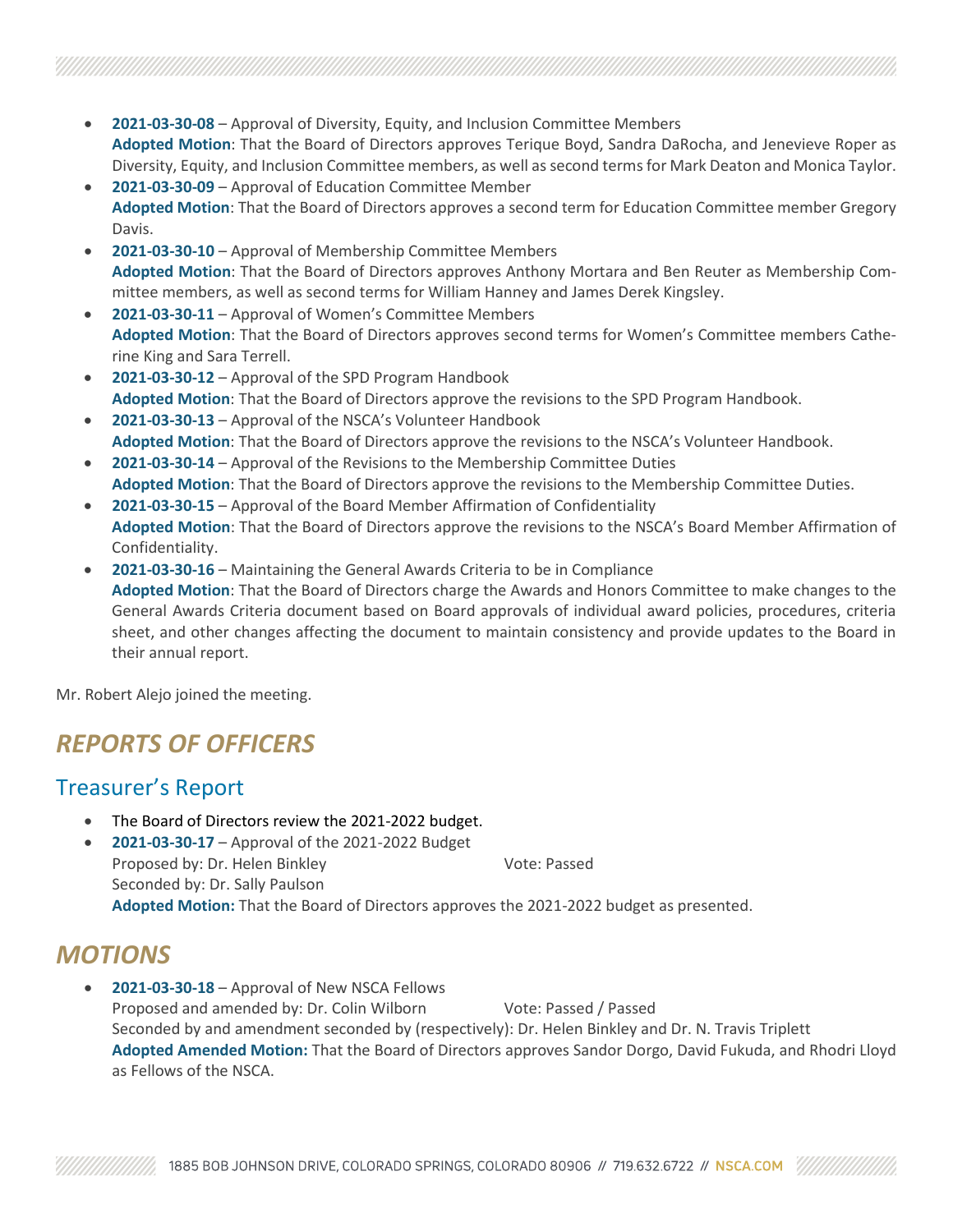- **2021-03-30-19** Postponement of New NSCA Fellow Proposed by: Dr. Colin Wilborn Vote: Passed Seconded by: Dr. Helen Binkley **Adopted Motion:** To postpone and consider William Hanney's fellowship at the July meeting.
- **2021-03-30-20** Approval of NSCA Impact Award Criteria Proposed by: Dr. N. Travis Triplett Vote: Passed Seconded by: Dr. Helen Binkley **Adopted Motion:** That the Board of Directors approve the NSCA Impact Award criteria.
- **2021-03-30-21** Approval of Revisions to the Alvin Roy Award for Career Achievement Proposed by: Dr. N. Travis Triplett Vote: Passed Seconded by: Dr. Sally Paulson **Adopted Motion:** That the Board of Directors approve the revisions to the Alvin Roy Award for Career Achievement.
- **2021-03-30-22** Approval of Revisions to the Boyd Epley Award for Lifetime Achievement Proposed by: Dr. N. Travis Triplett Vote: Passed Seconded by: Dr. Helen Binkley **Adopted Motion:** That the Board of Directors approve the revisions to the Boyd Epley Award for Lifetime Achievement.
- **2021-03-30-23** Approval of Bylaws Amendment #1 Amending pronouns Proposed by: Dr. N. Travis Triplett Vote: Passed Seconded by: Dr. Sally Paulson **Adopted Motion:** That the Board of Directors approve Bylaws amendment #1 as presented.
- **2021-03-30-24** Approval of Bylaws Amendment #2 Removing Board Liaison from Special Interest Groups Proposed by: Dr. N. Travis Triplett Vote: Passed Seconded by: Dr. Colin Wilborn **Adopted Motion:** That the Board of Directors approve Bylaws amendment #2 as presented.
- **2021-03-30-25** Approval of Bylaws Amendment #3 Removing the requirement of membership ratification for minor grammar and clerical issues Proposed by: Dr. N. Travis Triplett Vote: Passed Seconded by: Dr. Paul Comfort **Adopted Motion:** That the Board of Directors approve Bylaws amendment #3 as presented.

### *EXECUTIVE SESSION*

Tom James and Jim Lance, NSCA legal counsel joined the meeting for a brief legal update. All staff, with the exception of Michael Massik, Keith Cinea, and Lee Madden left the meeting at 1:01 pm MT.

• Executive Session called at 1:02 pm MT by Dr. N. Travis Triplett, seconded by Dr. Helen Binkley - unanimously approved.

Legal counsel left the meeting at 1:12 pm MT.

• Returned to regular session at 1:12 pm MT by Dr. N. Travis Triplett, seconded by Dr. Paul Comfort – unanimously approved.